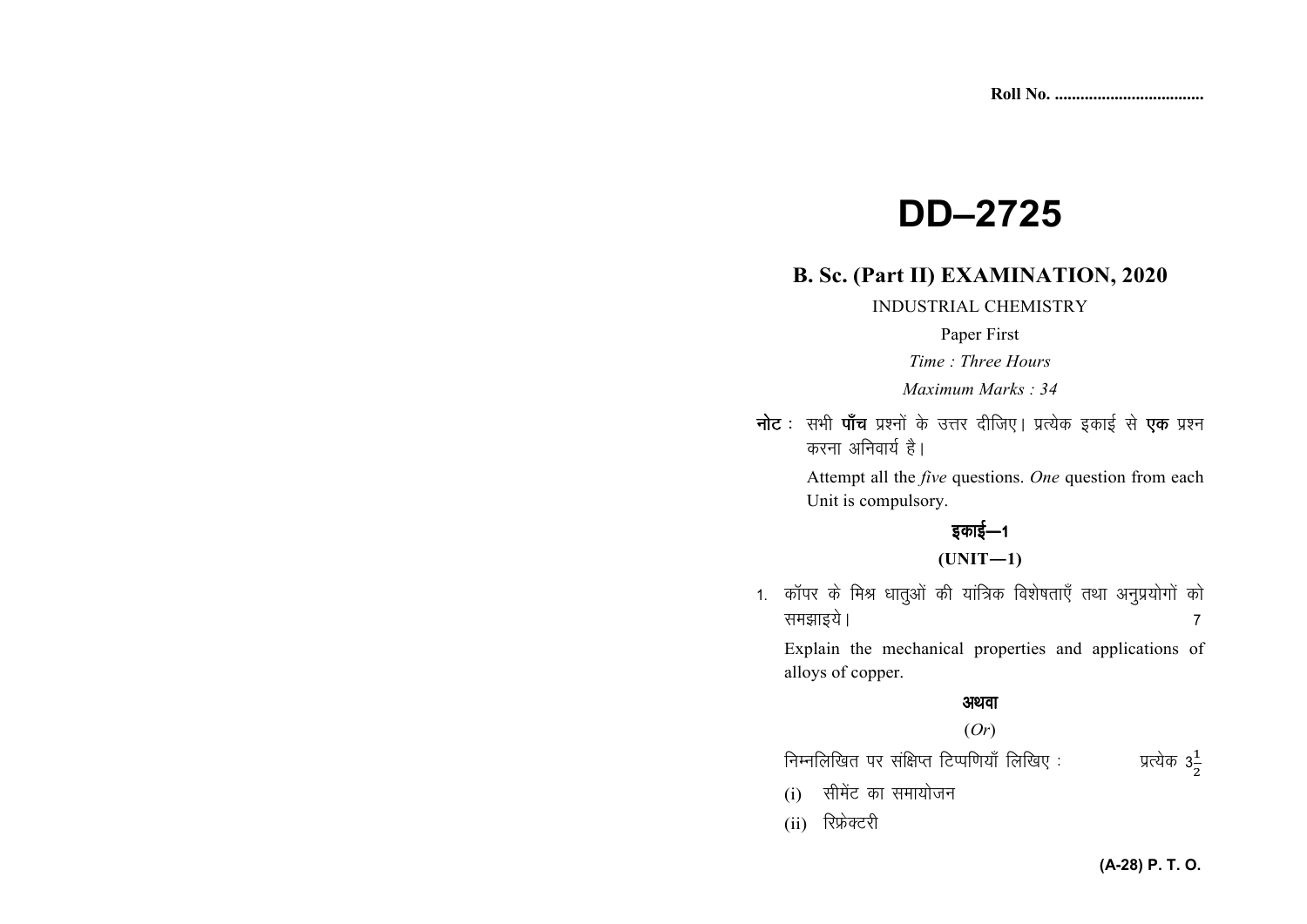|    | [2]                                                       | DD-2725                  | DD-2725<br>[3]                                                        |   |
|----|-----------------------------------------------------------|--------------------------|-----------------------------------------------------------------------|---|
|    | Write short notes on the following:                       |                          | अथवा                                                                  |   |
|    | Setting of cement<br>(i)                                  |                          | (Or)                                                                  |   |
|    | Refractories<br>(ii)                                      |                          | निम्नलिखित पर संक्षिप्त टिप्पणियाँ लिखिए:<br>प्रत्येक 3 $\frac{1}{2}$ |   |
|    | इकाई—2                                                    |                          | कॉच के रासायनिक गुण<br>(i)                                            |   |
|    | $(UNIT-2)$                                                |                          | लैमीनेटेड तथा टैम्पर्ड काँच<br>(ii)                                   |   |
| 2. | कम्पोजिट क्या हैं ? उनके संघटन, गुणों तथा अनुप्रयोगों को  |                          | Write short notes on the following:                                   |   |
|    | बताइये ।                                                  | $\overline{7}$           | Chemical properties of glass<br>(i)                                   |   |
|    | What are composites ? Give their constitution, properties |                          | Laminated and tempered glasses<br>(ii)                                |   |
|    | and applications.                                         |                          | इकाई—4                                                                |   |
|    | अथवा                                                      |                          | $(UNIT-4)$                                                            |   |
|    |                                                           | (Or)                     | 4. नाइट्रोजन चक्र को चित्र सहित समझाइये।                              | 7 |
|    | निम्नलिखित पर संक्षिप्त टिप्पणियाँ लिखिए:                 | प्रत्येक 3 $\frac{1}{2}$ | Explain the nitrogen cycle with proper diagram.                       |   |
|    |                                                           |                          | अथवा                                                                  |   |
|    | नाइलॉन-66<br>(i)                                          |                          | (Or)                                                                  |   |
|    | बेकेलाइट<br>(ii)                                          |                          | निम्नलिखित पर संक्षिप्त टिप्पणियाँ लिखिए:<br>प्रत्येक 3 $\frac{1}{2}$ |   |
|    | Write short notes on the following:                       |                          | फ्लोरा एवं फौना<br>(3I)                                               |   |
|    | Nylon-66<br>(i)                                           |                          | पारिस्थिकीय तंत्र<br>(ब)                                              |   |
|    | Bakelite<br>(ii)                                          |                          | Write short notes on the following :                                  |   |
|    | इकाई—3                                                    |                          | Flora and Fauna<br>(a)                                                |   |
|    | $(UNIT-3)$                                                |                          | Ecosystem<br>(b)                                                      |   |
| 3. | संक्षारण की विधि तथा संक्षारण रोकने के लिए आवश्यक उपाय    |                          |                                                                       |   |
|    | बताइये ।                                                  | $\overline{7}$           | $(UNIT-5)$                                                            |   |
|    | Explain the mechanism of corrosion and preventive         |                          | अपशिष्ट विश्लेषण की विभिन्न विधियाँ बताइये।<br>5.                     | 6 |
|    | measures needed to stop corrosion.                        |                          | Mention the different methods for sewage analysis.                    |   |
|    |                                                           | $(A-28)$                 | (A-28) P. T. O.                                                       |   |